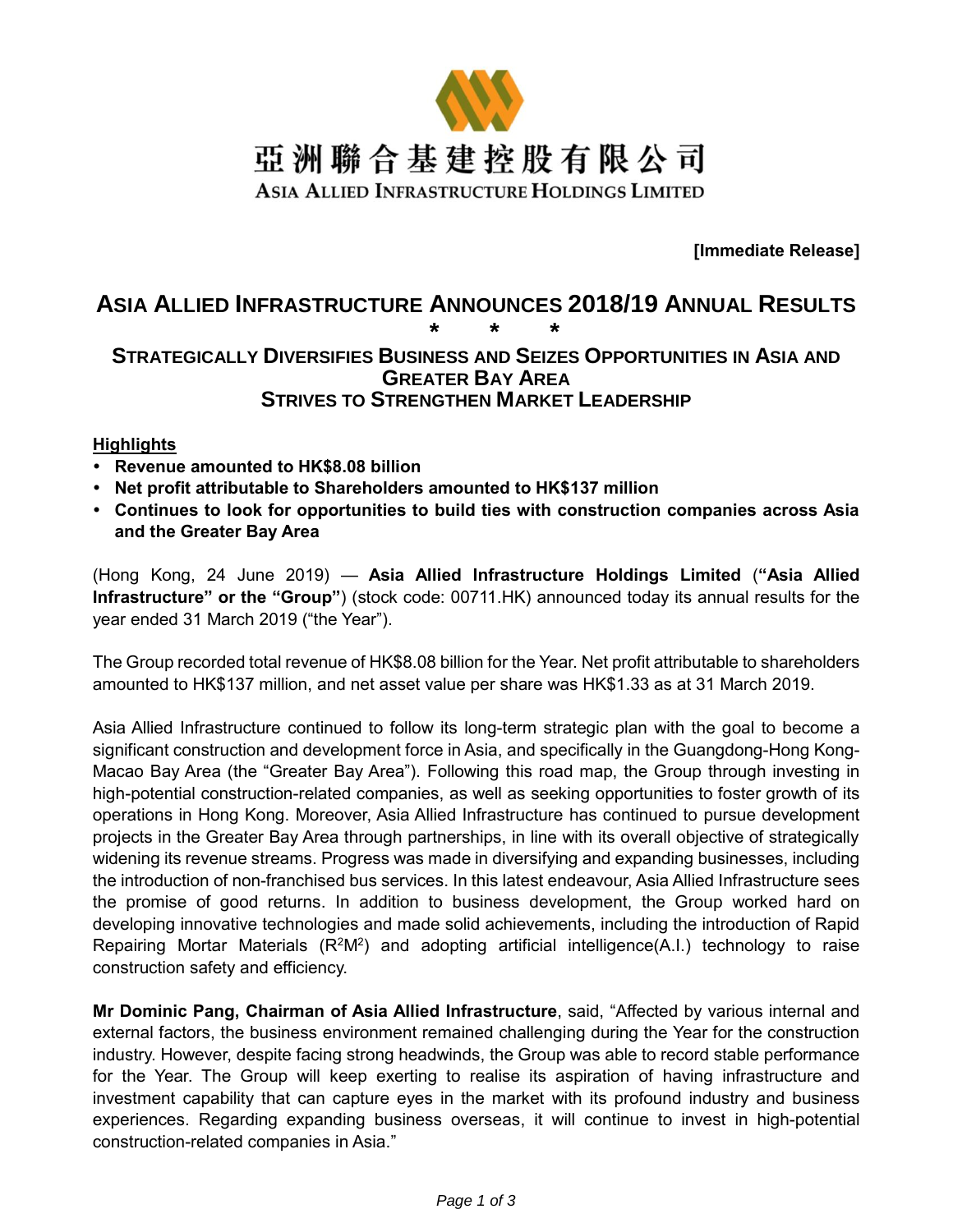## **Construction**

Mainly operated under the renowned "Chun Wo" brand, the construction segment is the principal business of the Group. It continued to be the key revenue generator of the Group, contributing HK\$7.31 billion in revenue and HK\$150.4 million in segmental profit for the Year.

During the Year, the Group secured 17 new projects, including such significant projects as The Construction of Public Housing Development at Hiu Ming Street; Development of Anderson Road Quarry Site – Road Improvement Works and Pedestrian Connectivity Facilities Works Phase 2A; and the Subcontract for Engineering, Procurement and Construction of South East New Territories Landfill Extension.

On the project front, the Group has 37 projects ongoing, the majority of which require technical expertise and construction capabilities that Chun Wo is renowned for. These projects include Hong Kong International Airport – Terminal 2 Foundation and Substructure Works; Construction of Public Rental Housing Redevelopment at Pak Tin Estate Phases 7 & 8 and Phase 11; and Main Contract for Subsidised Sale Flats Project at Shatin Area 36C.

In the key infrastructure project realm, the Group has its eye on the construction of the Three-Runway System, which is a part of the expansion plan of the Hong Kong International Airport. And, with the housing market continuing to benefit from strong private housing demand and the government pledging to allocate land for residential development, particularly public housing, the Group will be presented with abundant opportunities.

## **Property Development and Assets Leasing**

The property development and assets leasing segment contributed profit of HK\$180.3 million to the Group for the Year.

The Group made a gain from the disposal of the residential project at Tuen Mun known as "T PLUS", during the Year. The transaction reflected the shrewd judgement and prompt action of the Group in capitalising on market developments. With the property market still going through adjustment, the Group will focus on seizing opportunities that promise long-term gains and establishing joint ventures and forming partnerships to help mitigate risk.

#### **Professional Services**

City Services Group Limited, which is the principal constituent of the Group, has been operating the Group's security and facility management business for years. The business segment continued to perform satisfactorily, generating revenue of HK\$763 million, and segmental profit of HK\$28.8 million for the Year. With increasing contribution from the tunnel management business, the Group believes results of the segment will continue to bloom.

The Group now manages in a total of six tunnels in Hong Kong, namely the Cross-Harbour Tunnel, Shing Mun Tunnels, Tseung Kwan O Tunnel, Kai Tak Tunnel, Lion Rock Tunnel and the Central-Wan Chai Bypass Tunnel.